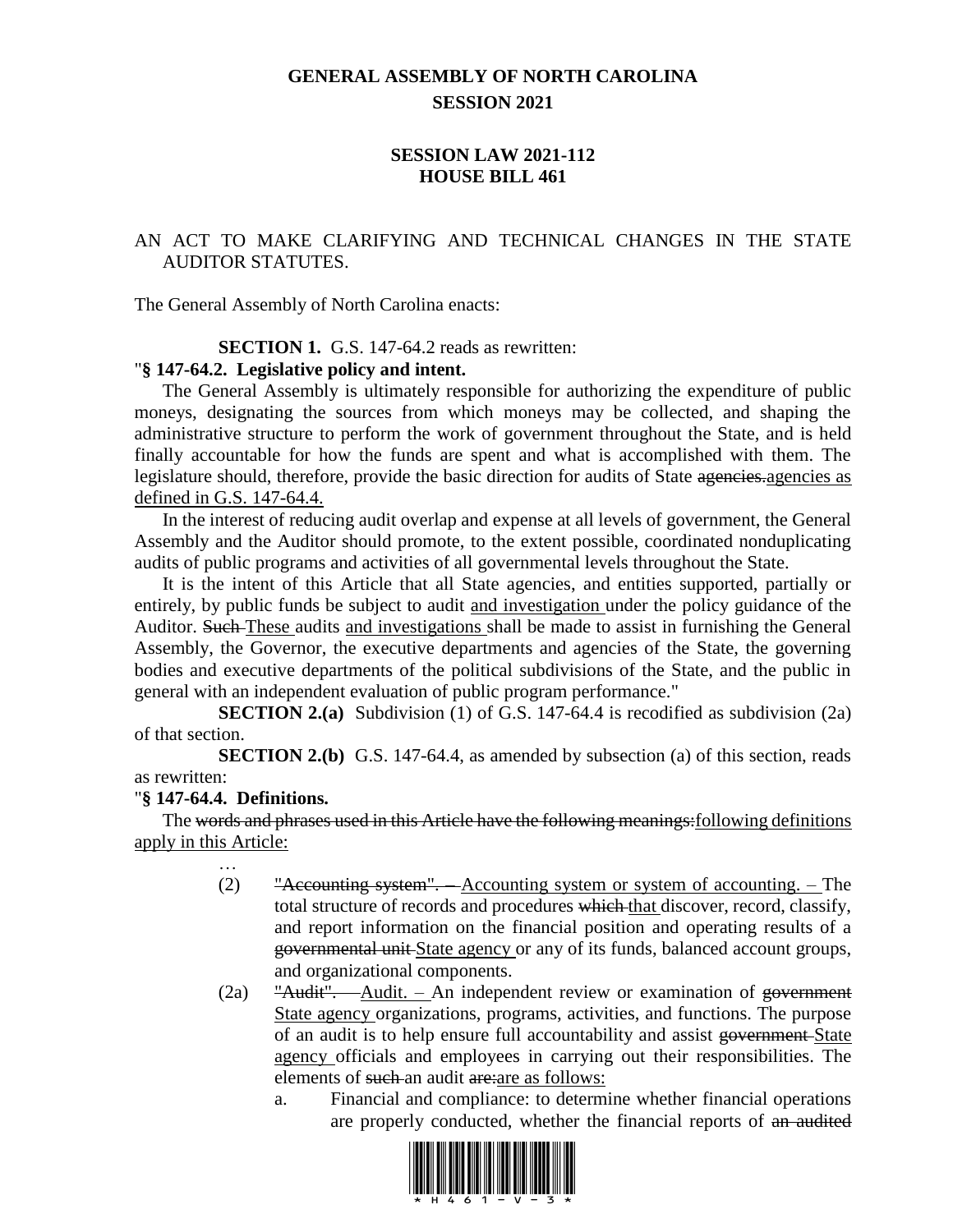entity a State agency are presented fairly, and whether the entity-State agency has complied with applicable laws and regulations; and, laws.

- b. Economy and efficiency: to determine whether the entity State agency is managing or utilizing its resources (such as personnel and property) in an economical and efficient manner and the causes of any inefficiencies or uneconomical practices, including inadequacies in laws and regulations, laws, management information systems, administrative policies and procedures, or organizational structures; and, structures.
- c. Program results: to determine whether the desired results or benefits are being achieved, whether the objectives established by the General Assembly or <del>other another</del> authorizing body are being met, and whether the State agency has considered alternatives which that might yield desired results at lower costs.
- d. An audit may include all three elements or only one or two. It is not intended or desirable that every audit include all three. Economy and efficiency and program result audits should be selected when their use will meet the needs of expected users of audit results.
- (3) "Federal agency". Federal agency. Any department, agency, or instrumentality of the federal government and any federally owned or controlled corporation.
- (3a) Investigation. An independent review or examination of an allegation of an improper governmental activity regarding a State agency organization, program, activity, or function. The purpose of an investigation is to help ensure full accountability and assist State agency officials and employees in carrying out their responsibilities.
- (4) "State agency". State agency. Any department, political subdivision, institution, board, commission, committee, division, bureau, officer, official or any other entity for which the State has oversight responsibility, including but not limited to, any university, mental or specialty hospital, community college, or clerk of court."
- **SECTION 3.** G.S. 147-64.6 reads as rewritten:

# "**§ 147-64.6. Duties and responsibilities.**

(a) General Duty. – It is the policy of the General Assembly to provide for the auditing and investigation of State agencies by the impartial, independent State Auditor.

(b) Areas of Examination. – The duties of the Auditor are independently to examine into and make findings of fact on whether State agencies: agencies have done or are doing all of the following:

- (1) Have established adequate operating and administrative procedures and practices; systems of accounting, reporting reporting, and auditing; and other necessary elements of legislative or management control.
- (2) Are providing financial and other reports which that disclose fairly, consistently, fully, and promptly all information needed to show the nature and scope of programs and activities and have established bases for evaluating the results of such these programs and operations.
- (3) Are promptly collecting, depositing, and properly accounting for all revenues and receipts arising from their activities.
- (4) Are conducting programs and activities and expending funds made available in a faithful, efficient, and economical manner in compliance with and in furtherance of applicable laws and regulations of the State, and, if applicable, federal law and regulation.law.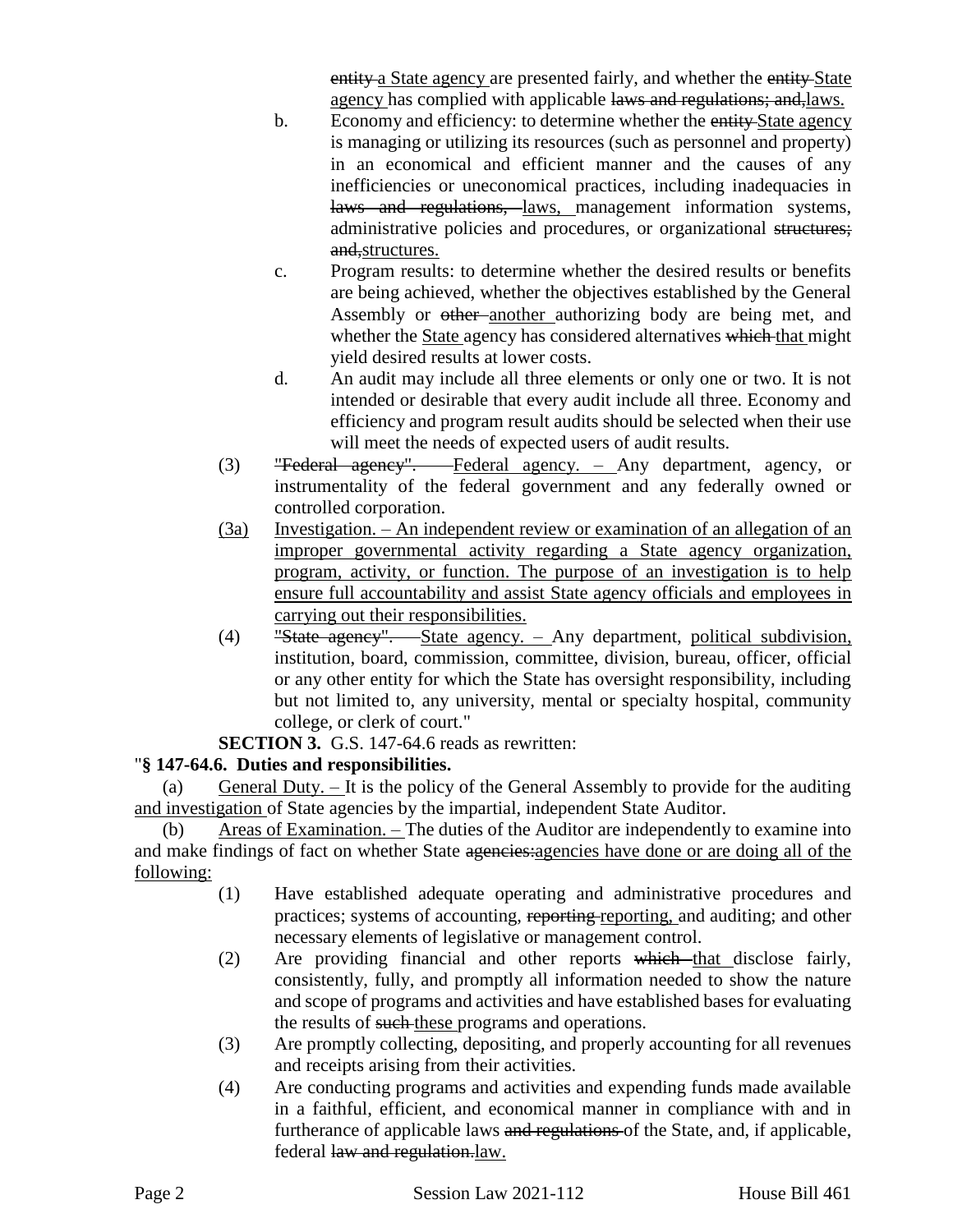- (5) Are determining that the authorized activities or programs effectively serve the intent and purpose of the General Assembly and, if applicable, federal law and regulation.law.
- (6) Are adhering to statutory requirements that include conditions precedent, classifications, and similar eligibility or qualifying standards to assure that statutory intent is carried out while the requirements are in effect.
- (7) Are not engaging in an improper governmental activity as provided in G.S. 147-64.6B, including misappropriation, mismanagement, waste of State resources, fraud, or a violation of State or federal law.
- $(c)$  Responsibilities. The Auditor is responsible for the following acts and activities:
	- (1) Audits made or caused to be made by the Auditor shall be conducted in accordance with generally accepted auditing standards as prescribed by the American Institute of Certified Public Accountants, the United States General Accounting Office, or other professionally recognized accounting standards-setting bodies.
	- (2) Financial and compliance audits may be made at the discretion of the Auditor without advance notice to the organization being audited. Audits of economy and efficiency and program results shall be discussed in advance with the prospective auditee unless an unannounced visit is essential to the audit.
	- (3) The Auditor, on the Auditor's own initiative and as often as the Auditor deems necessary, or as requested by the Governor or the General Assembly, shall, to the extent deemed practicable and consistent with the Auditor's overall responsibility as contained in this act, Article, make or cause to be made audits of all or any part of the activities of the State agencies. Each State agency or department receiving a financial statement audit by the Auditor under this subdivision shall prepare a financial statement and supplementary information in the format required by the Auditor. Financial statements and supplementary information prepared as required by this subdivision shall be completed and submitted to the Auditor not later than 60 days after the deadline for the State agency's or department's Comprehensive Annual Financial Report submission as established by the State Controller.
	- (4) The Auditor, at the Auditor's own discretion, may, in selecting audit areas and in evaluating current audit activity, consider and utilize, in whole or in part, the relevant audit coverage and applicable reports of the audit staffs of the various State agencies, independent contractors, and federal agencies. The Auditor shall coordinate, to the extent deemed practicable, the auditing conducted within the State to meet the needs of all governmental bodies.
	- (5) The Auditor is authorized to may contract with federal audit agencies, or any governmental agency, on a cost reimbursable basis, for the Auditor to perform audits of federal grants and programs administered by the State Departments and institutions State agencies in accordance with agreements negotiated between the Auditor and the contracting federal audit agencies or any governmental agency. In instances where the grantee State agency shall subgrant subgrants these federal funds to local governments, regional councils of government government, and other local groups or private or semiprivate institutions or agencies, the Auditor shall have the authority to may examine the books and records of these subgrantees to the extent necessary to determine eligibility and proper use in accordance with State and federal laws and regulations.laws.

The Auditor shall charge and collect from the contracting federal audit agencies, or any governmental agencies, the actual cost of all the audits of the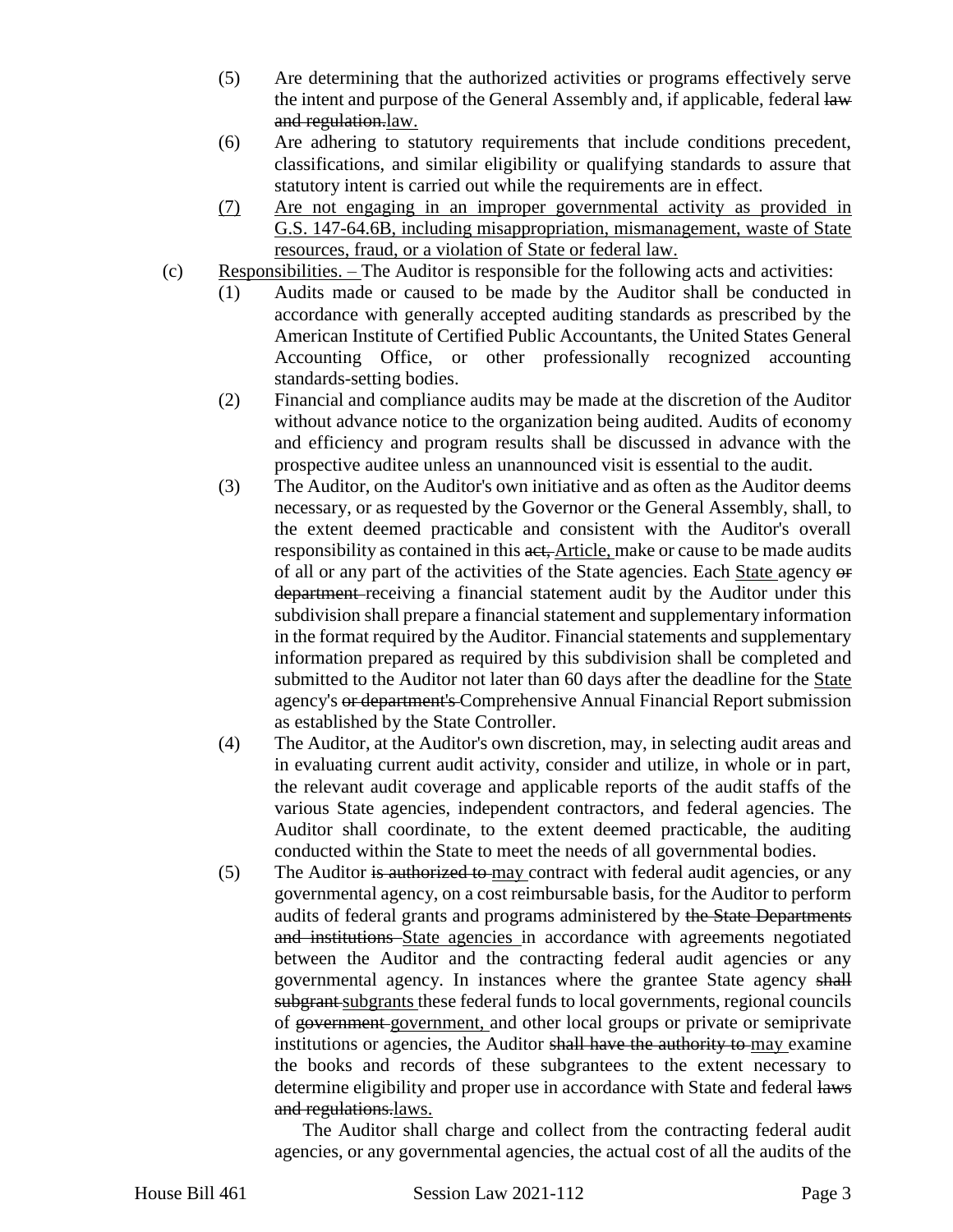grants and programs contracted by him the Auditor to do. Amounts collected under these arrangements shall be deposited in the State Treasury and be budgeted in the Department of State Auditor and shall be available to hire sufficient personnel to perform these contracted audits and to pay for related travel, supplies supplies, and other necessary expenses.

- (6) The Auditor is authorized and directed shall, in the Auditor's reports of audits or reports of special investigations to investigations, make any comments, suggestions, or recommendations the Auditor deems appropriate concerning any aspect of such the State agency's activities and operations.
- (7) The Auditor may charge and collect from each examining and licensing board the actual cost of each audit of such the board. Costs collected under this subdivision shall be based on the actual expense incurred by the Auditor's office in making such audit the audit, and the affected State agency shall be is entitled to an itemized statement of such the costs. Amounts collected under this subdivision shall be deposited into the general fund General Fund as nontax revenue.
- (8) The Auditor shall examine as often as  $\frac{1}{2}$  be deemed-necessary the accounts kept by the State Treasurer, and if the Auditor discovers any irregularity or deficiency therein, in the accounts, unless the same be irregularity or deficiency is rectified or explained to his the Auditor's satisfaction, report the same forthwith it in writing to the General Assembly, with Assembly and provide a copy of such the report to the Governor and Attorney General. In addition to regular audits, the Auditor shall check the treasury Treasurer's records at the time a new Treasurer assumes office (not to succeed himself or herself), and therein and charge the Treasurer with the balance in the treasury, accounts and shall check the Treasurer's records at the time the Treasurer leaves office to determine that the accounts are in order.
- (9) The Auditor may examine the accounts and records of any bank or financial institution relating to transactions with the State Treasurer, or with any State agency, or the Auditor may require banks doing business with the State to furnish the Auditor information relating to transactions with the State or State agencies.
- (10) The Auditor may, as often as the Auditor deems advisable, conduct a detailed review of the bookkeeping and accounting systems in use in the various State agencies which that are supported partially or entirely from State funds. Such These examinations will shall be for the purpose of evaluating the adequacy of systems in use by these agencies and institutions. State agencies. In instances where the Auditor determines that existing systems are outmoded, inefficient, or otherwise inadequate, the Auditor shall recommend changes to the State Controller. The State Controller shall prescribe and supervise the installation of such these changes, as provided in G.S. 143B-426.39(2).
- (11) The Auditor shall, through appropriate tests, satisfy himself or herself concerning the propriety of the data presented in the Comprehensive Annual Financial Report and shall express the appropriate auditor's opinion in accordance with generally accepted auditing standards.
- (12) The Auditor shall provide a report to the Governor and Attorney General, and other appropriate officials, of such facts as are in the Auditor's possession which that pertain to the apparent violation of penal criminal statutes or apparent instances of malfeasance, misfeasance, or nonfeasance by an officer or employee.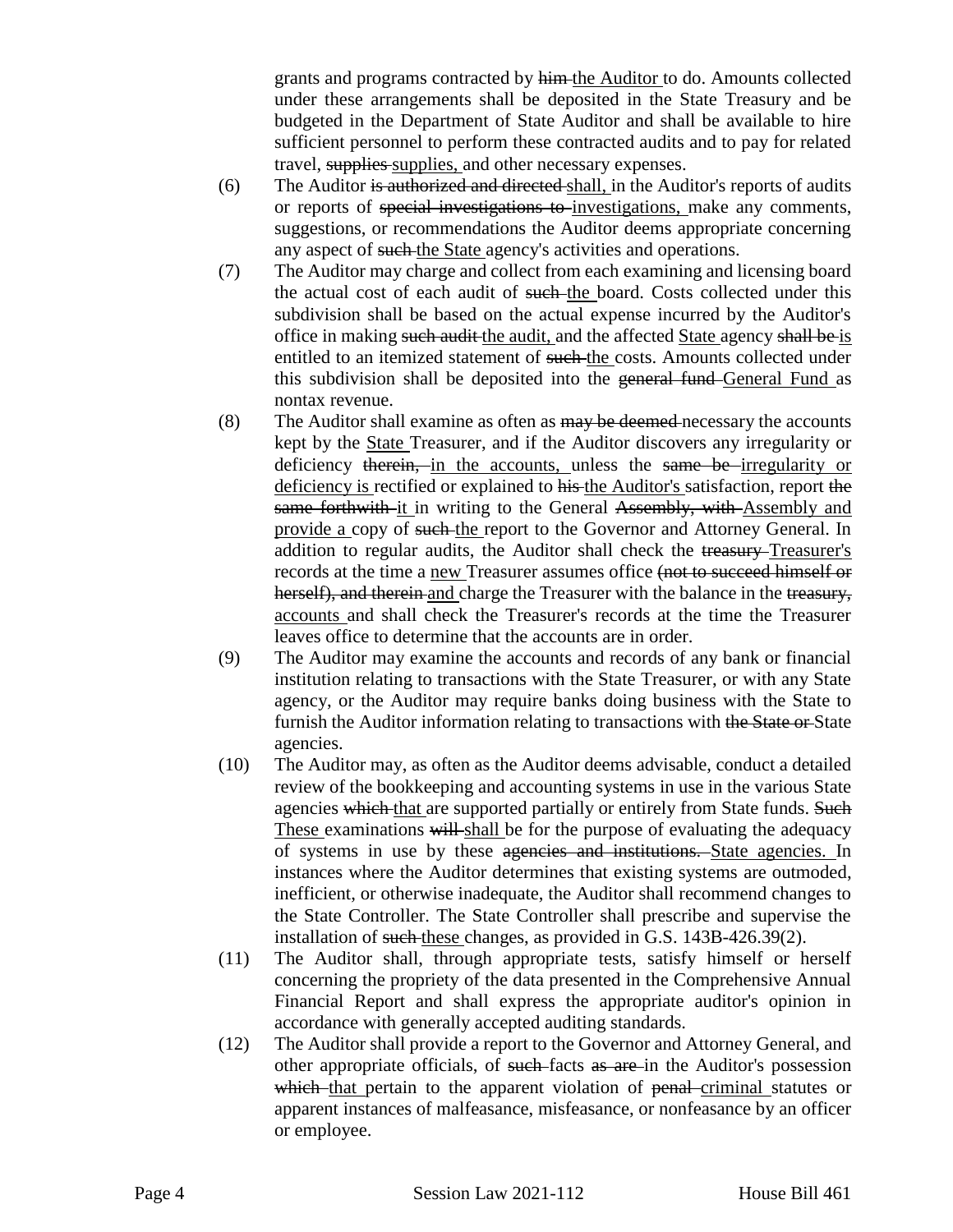- (13) At the conclusion of an audit, the Auditor or the Auditor's designated representative shall discuss the audit with the official whose office is subject to audit and submit necessary underlying facts developed for all findings and recommendations which that may be included in the audit report. On audits of economy and efficiency and program results, the auditee's written response shall be included in the final report if received within 15 to 30 days from receipt of the draft report. The length of time shall be determined by the Auditor and shall be commensurate with the number and complexity of the findings.
- (14) The Auditor shall notify the General Assembly, the Governor, the Chief Executive Officer head of each State agency audited, and other persons as the Auditor deems appropriate appropriate, that an audit report has been published, its subject and title, and the locations, including State libraries, at which the report is available. The Auditor shall then distribute copies of the report only to those who request a report. The copies shall be in written or electronic form, as requested. He The Auditor shall also file a copy of the audit report in the Auditor's office, which will office which shall be a permanent public record. In addition, the Auditor may publish on his or her Web site the Auditor's website any reports from audits of State agencies not directly conducted by the Auditor. Nothing in this subsection shall be construed as authorizing or permitting permits the publication of information whose disclosure is otherwise prohibited by law.
- $(15)$  It is not the intent of the audit function, nor shall it be so construed, to The audit and investigation function does not infringe upon or deprive the General Assembly and the executive or judicial branches of State government of any rights, powers, or duties vested in or imposed upon them by statute or the Constitution.
- (16) The Auditor shall be is responsible for receiving reports of allegations of the improper governmental activities as provided in G.S. 147-64.6B. The Auditor shall adopt policies and procedures necessary to provide for the investigation or referral of these allegations.
- (17) Repealed by Session Laws 2009-136, s. 2, effective June 19, 2009.
- (18) Repealed by Session Laws 2010-31, s. 6.15(b), effective July 1, 2010.
- (19) Whenever the Auditor believes that information received or collected by the Auditor may be evidence of a violation of any of the provisions of Chapter 138A of the General Statutes, Chapter 120C of the General Statutes, or Article 14 of Chapter 120 of the General Statutes, the Auditor shall report that information to the State Ethics Commission and the Secretary of State as appropriate. The Auditor shall be is bound by interpretations issued by the State Ethics Commission as to whether or not any information reported by the Auditor under this subdivision involves or may involve a violation of Chapter 138A of the General Statutes, Chapter 120C of the General Statutes, or Article 14 of Chapter 120 of the General Statutes. Nothing in this subdivision shall be construed to limit-limits the Auditor's authority under subdivision (1) of this subsection.
- (20) Whenever the Auditor believes that information received or collected by the Auditor may be evidence of criminal misconduct, the Auditor shall report that information to either the State Bureau of Investigation or the District Attorney district attorney for the county where the alleged misconduct occurred. Nothing in this subdivision shall be construed to limit limits the Auditor's authority under subdivision (1) of this subsection.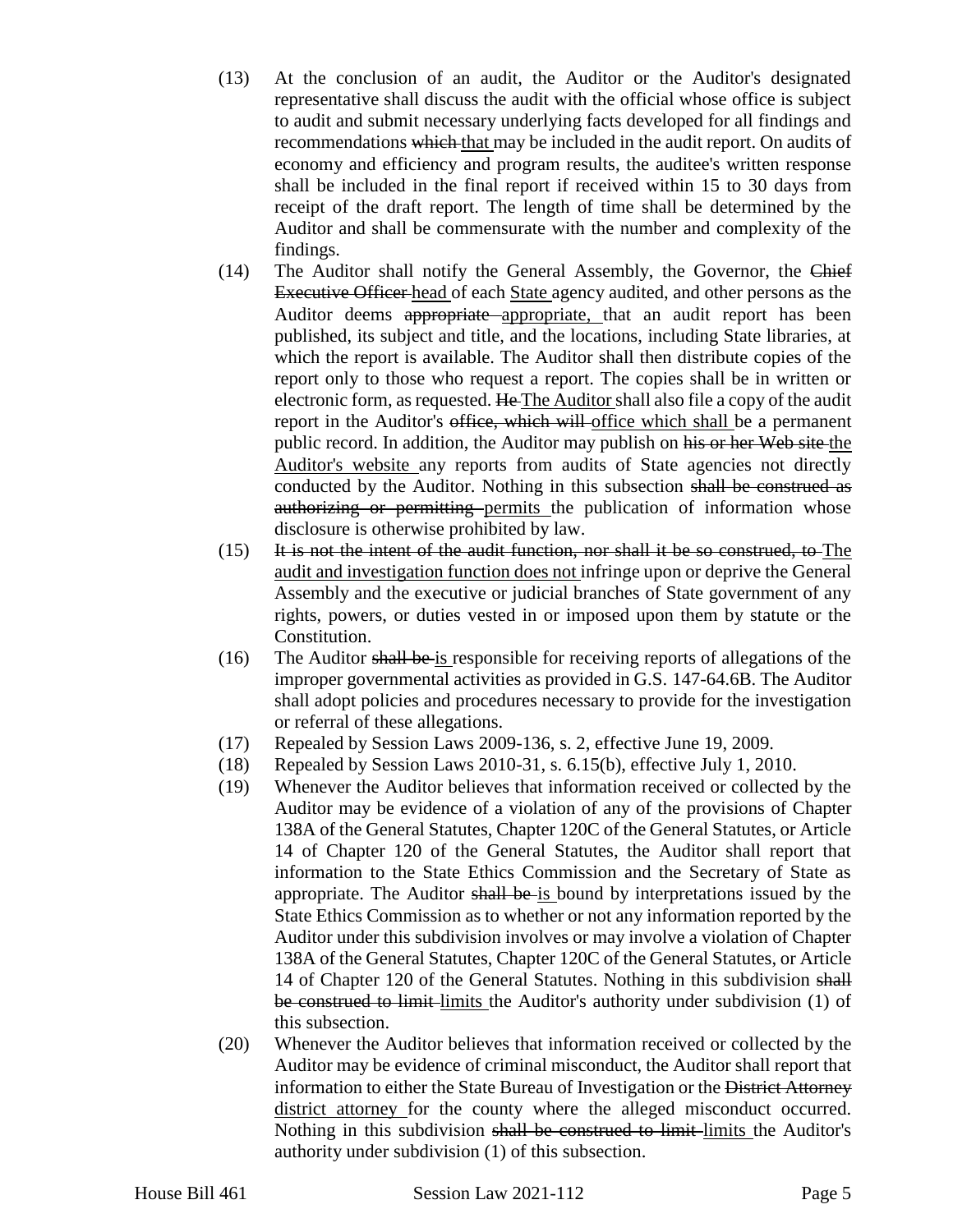- (21) If an audit or investigation undertaken by the Auditor results in a finding that a private person or entity has received public funds as a result of fraud, misrepresentation, or other deceptive acts or practices while doing business with the State or a political subdivision thereof, a State agency, the Auditor shall submit a detailed written report of the finding, and any additional necessary supporting documentation, to the State Purchasing Officer or the appropriate political subdivision official, as applicable. A report submitted under this subsection may include a recommendation that the private person or entity be debarred from doing business with the State or a political subdivision thereof. State agency.
- (22) Verification audits for compliance with statutory requirements, with or without advance notice to the organization or State agency being audited, which may be initiated at the discretion of the Auditor or as requested by the Governor or General Assembly.

(d) Reports and Work Papers. – The Auditor shall maintain for 10 years a complete file of all audit reports and reports of other examinations, investigations, surveys, and reviews issued under the Auditor's authority. Audit work papers and other evidence and related supportive material directly pertaining to the work of the Auditor's office shall be retained according to an agreement between the Auditor and State Archives. To promote intergovernmental cooperation and avoid unnecessary duplication of audit effort, and notwithstanding the provisions of G.S. 126-24, pertinent work papers and other supportive material related to an audit or investigation made pursuant to this section may be, at the discretion of the Auditor and unless otherwise prohibited by law, made available for inspection by duly authorized representatives of the State and federal government who desire access to and inspection of the records in connection with some matter officially before them, including criminal investigations.

Except as provided in this section, or upon an order issued in Wake County Superior Court upon 10 days' notice and hearing finding that access is necessary to a proper administration of justice, audit work papers and related supportive material shall be kept are confidential, including any interpretations, advisory opinions, or other information or materials furnished to or by the State Ethics Commission under this section.

(e) Access to Records. – The Auditor may examine the accounts and records of any organization or State agency relating to a verification audit for compliance with a statutory condition precedent, classification, or other similar eligibility or qualifying standard."

**SECTION 4.(a)** Article 5A of Chapter 147 of the General Statutes is amended by adding a new section to read:

## "**§ 147-64.7B. Failure to Respond to Verification Audit.**

When the Auditor requests information from any organization, other than a State agency, as part of a verification audit and the organization fails to provide the requested information, the organization shall be treated as if the organization failed to meet any condition precedent, classification, or other similar eligibility or qualifying standard subject to the verification audit. The Auditor shall document the organization's failure to provide the requested information in a public record."

**SECTION 4.(b)** This section becomes effective October 1, 2021.